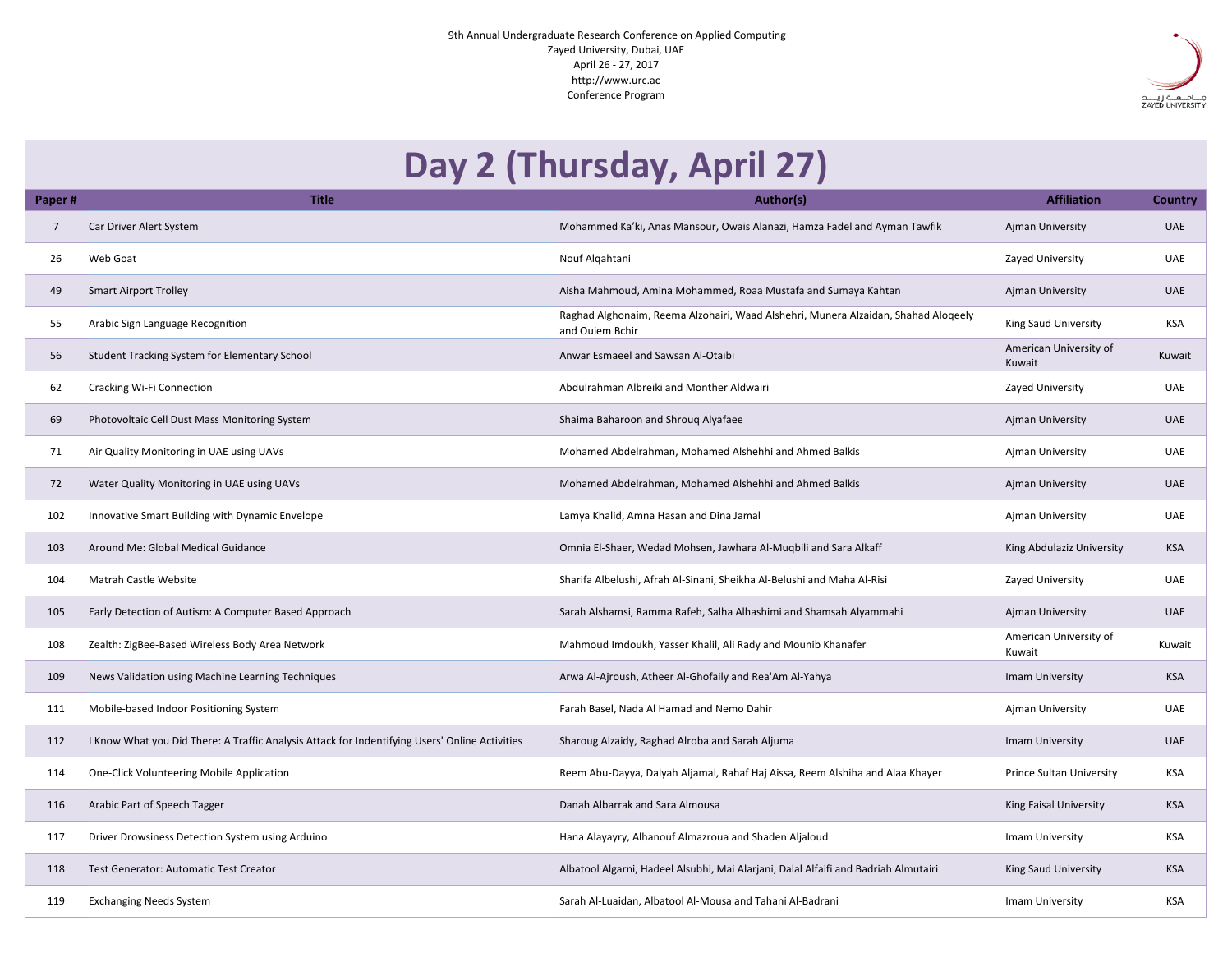9th Annual Undergraduate Research Conference on Applied Computing Zayed University, Dubai, UAE April 26 - 27, 2017 http://www.urc.ac Conference Program

| Paper# | <b>Title</b>                                                                                                     | Author(s)                                                                                                                                         | <b>Affiliation</b>                       | <b>Country</b> |
|--------|------------------------------------------------------------------------------------------------------------------|---------------------------------------------------------------------------------------------------------------------------------------------------|------------------------------------------|----------------|
| 120    | Using Smart Application for Kids Center                                                                          | Nouf Alkhawaldi, Sheikha Al-Mamari, Noor Al-Jhawari, Ibtisam Al-Shibli, Hilal Al-Maqbali and<br>Hajer Alzeidi                                     | College of Applied Sciences,<br>Sohar    | Oman           |
| 122    | SAUI: Smart Higher Education Information Tracking System                                                         | Alanoud Altoraif, Tahani Alotaibi and Liyakathunisa Syed                                                                                          | <b>Prince Sultan University</b>          | <b>KSA</b>     |
| 125    | Breaking into a Secure Wireless Connection WPA2                                                                  | Maryam Mohsen and Sara Fahad                                                                                                                      | <b>Zayed University</b>                  | <b>UAE</b>     |
| 126    | Auxilio: A Semi-Autonomous Firefighting Drone                                                                    | Aya Al-Toukhy, Darin Kablaoui, Ahmed Shaker and Abeer Imdoukh                                                                                     | American University of<br>Kuwait         | Kuwait         |
| 128    | <b>Smart Health Care System</b>                                                                                  | Rasha Abdulwahhab and Abdulaziz Mohsin Sulaiman Ambusaidi                                                                                         | College of Applied Sciences,<br>Sohar    | Oman           |
| 129    | I Can Help You: An Arabic sign Language Interpreter for Hospital Reception                                       | Wejdan Bin Thabet, Bayan Alzhrani, Haneen Al-Maramhei, Doaa Dambos, Abeer Ba'Odah and<br>Elaaf Zaker                                              | King Abdulaziz University                | <b>KSA</b>     |
| 137    | Uemoji: Classroom Emotion Detection System                                                                       | Latifa Aldukhi, Saja Aldabban and Manar Buhliqa                                                                                                   | King Faisal University                   | <b>KSA</b>     |
| 138    | Ibn Battuta: An Intelligent Traveler Guidance                                                                    | Alaa Menshawi, Rana Alomran, Nada Asiri and Wadha Aldriawish                                                                                      | Imam University                          | <b>KSA</b>     |
| 141    | Conserving the Nature Resources through New Age Smart Farming                                                    | Shorouq Hassan Al-Hasmi, Entesr Abdullah Al-Shukaili, Basma Said Al-Hosni, Aisha Ali Al-<br>Shibli, Wasan Aiman Al-Kashri and Faizal Hajamohideen | College of Applied Sciences,<br>Sohar    | Oman           |
| 143    | Mobile Application for Surplus Food Donation                                                                     | Layla Alsaad, Sara Aljohar, Amnah Alshoaibi, Zahra'A Alramadan and Shaheen Khatoon                                                                | <b>King Faisal University</b>            | <b>KSA</b>     |
| 147    | GoWoman: A New Opportunity for Women with Low Education Qualifications to Get Involved in<br>Society Effectively | Ahmad Rabay'A, Nawras Rahhal, Amal Yousef and Rana Nofal                                                                                          | <b>Palestine Technical</b><br>University | Palestine      |
| 159    | Privacy of Social Media Effects on Children                                                                      | Alyaziah Alkindi, Shamsah Alseridi and Hassenah Alkatheeri                                                                                        | Zayed University                         | <b>UAE</b>     |
| 160    | A Smart Stick for Assisting Blind People                                                                         | Wed Alqurashi, Samaher Abdalaziz and Tahani Althbati                                                                                              | Taif University                          | <b>KSA</b>     |
| 164    | <b>Visual Dictionary</b>                                                                                         | Leina Abou Hajar, Munirah Al-Molhim, Fatima AlDerazi and Aisha Altomies                                                                           | <b>King Faisal University</b>            | <b>KSA</b>     |
| 169    | InNavi Disabled People Guidance Application                                                                      | Hadeel Almusallam, Alaa Almotairy and Hanan Alsunedi                                                                                              | Imam University                          | <b>KSA</b>     |
| 172    | Nateq: Reading Arabic Text for Visually Impaired People                                                          | Muna Tayeb, Maha Alsaggaf and Fatimah Shams                                                                                                       | King Abdulaziz University                | KSA            |
| 173    | Incremental Text Summarization for Multiple Languages in Mobile Devices                                          | Sarah Al-Hussaini, Khawla Al-Janahi and Heba Jamali                                                                                               | <b>Qatar University</b>                  | Qatar          |
| 174    | <b>Smart Mobile Application for Female Student Housing</b>                                                       | Amna Al-Maqbali and Shayma Bani Oraba                                                                                                             | College of Applied Sciences,<br>Sohar    | Oman           |
| 175    | An Improved Online Driver's Fatigue Detection Tool                                                               | Remonda Nessim                                                                                                                                    | <b>British University in Egypt</b>       | Egypt          |
| 176    | Driving Security: Mobile Application for Safe Driving in Crowd Roads                                             | Zeinab Abdelfatah                                                                                                                                 | <b>British University in Egypt</b>       | Egypt          |
| 178    | Graduation Project Management System Based on Workflow Automation                                                | Haifaa Alturkstani, Wassan Alboraie, Rawan Alzharani, Tahani Salman and Muthebah<br>Almutairi                                                     | King Abdulaziz University                | <b>KSA</b>     |
| 179    | Nabdi: Heart Attack Detector Application                                                                         | Jumana Alseraihi, Kholod Almalki, Hawazin Altayari, Aisha Satoomi and Nouf Alghamdi                                                               | King Abdulaziz University                | KSA            |
| 181    | Accident Revealing Sensor for Car                                                                                | Reema Al-Ahmari and Munirah Al-Harbi                                                                                                              | Imam University                          | <b>KSA</b>     |